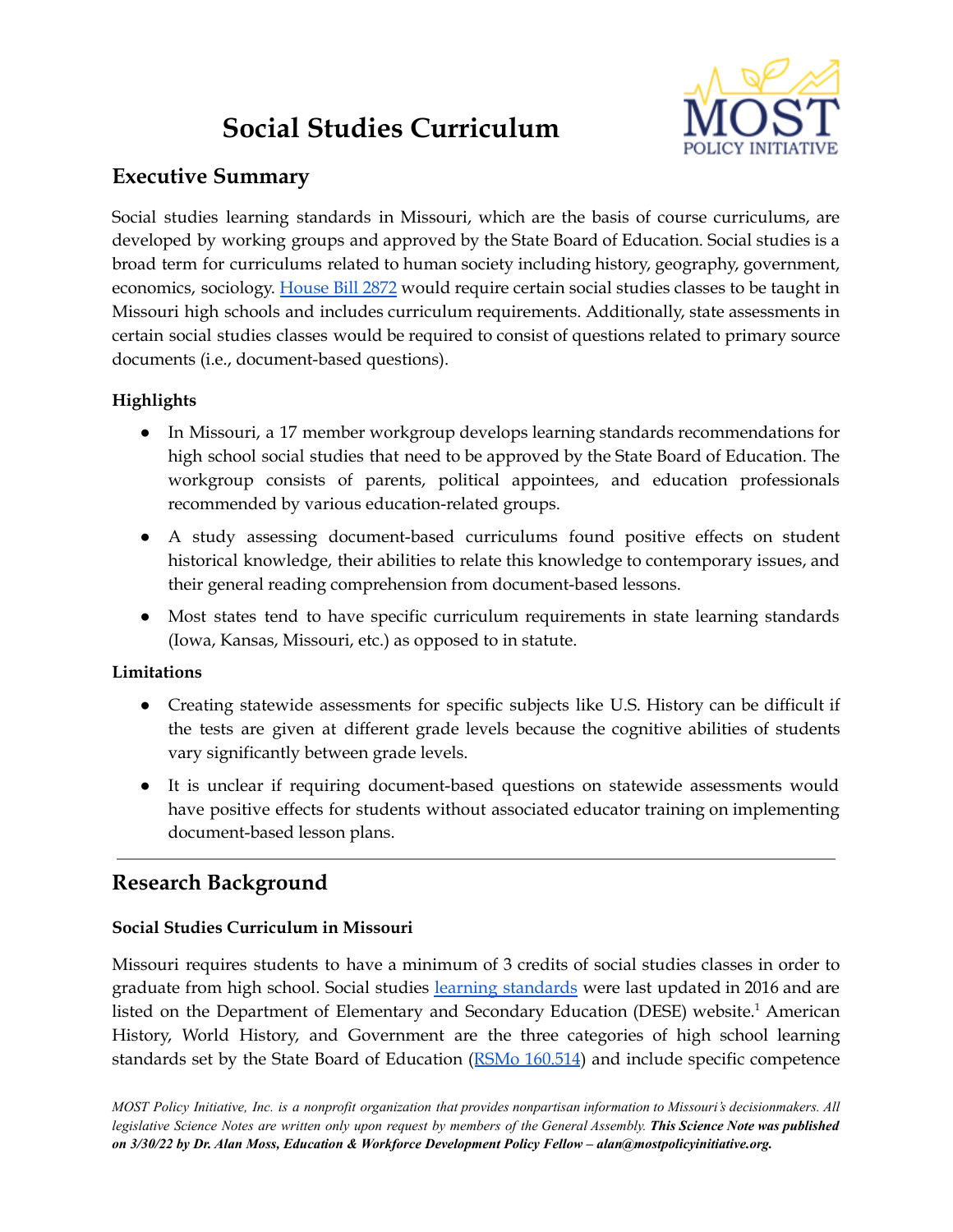benchmarks for end-of-course (EOC) assessments sorted into five general themes: 1) History: Continuity and Change, 2) Government Systems and Principles, 3) Geographic Study, 4) Economic Concepts, and 5) Peoples, Groups, and Cultures).

Statute-mandated subject area workgroups convene whenever updates to learning standards are to be made. The current regulations related to workgroups were established in 2014 by  $\overline{HB}$  $\overline{HB}$  $\overline{HB}$ [1490.](https://www.house.mo.gov/billtracking/bills141/hlrbillspdf/4476L.16T.pdf) The workgroup for history and government (grades 6–12) is required to contain 17 members. The members consist of a mixture of parents and politically appointed education professionals selected by various state leaders. Also included are education professionals recommended by several different education professional societies.

Local education authorities set curriculums based on these standards which are then approved by local school boards. Because of this, the curriculums and classes taught in different districts vary substantially across Missouri. In some states, such as [Alabama](https://alex.state.al.us/browseSS.php) and [New](http://www.nysed.gov/common/nysed/files/programs/curriculum-instruction/framework-9-12-with-2017-updates.pdf) York, learning standards are more detailed, with specific requirements for what classes are taught at each grade level.<sup>2,3</sup> There are several disadvantages of not having a set sequence of classes that are grade-specific. For example, it can make it difficult for students to transfer between school districts. Additionally, creating statewide assessments for specific subjects like U.S. History can be difficult if the tests are given at different grade levels because the cognitive abilities of students vary significantly between grade levels. 4

#### **Social Studies Requirements for University & College Applicants**

Social studies credits from high school courses are typically required for those applying to study at institutions of higher education. The University of Missouri, for example, requires three years of social studies courses that can be made up of various types of social studies classes including: World History, American History, American Government, Principles of Democracy, Psychology, Sociology, and Economics.<sup>5</sup> These types of requirements are typical for college admissions. $^6$ 

#### Document-Based Questions

Document-based questions (questions about primary source documents) for history assessments were first used for Advanced Placement (AP) tests in the 1970s and the questions on AP tests have changed the ways high school curriculums are developed. <sup>7</sup> Reviewing primary source documents is a common practice of historians. Current social studies learning standards in Missouri include instruction on the Magna Carta and "other influential documents" related to the development of American law. <sup>1</sup> One experiment found positive effects on student historical knowledge, their abilities to relate this knowledge to contemporary issues, and their general reading comprehension from document-based lessons. <sup>8</sup> However, this study used specially designed lesson plans and it is unclear if requiring document-based questions on statewide assessments would have similar positive effects without associated training for educators on implementing related lesson plans.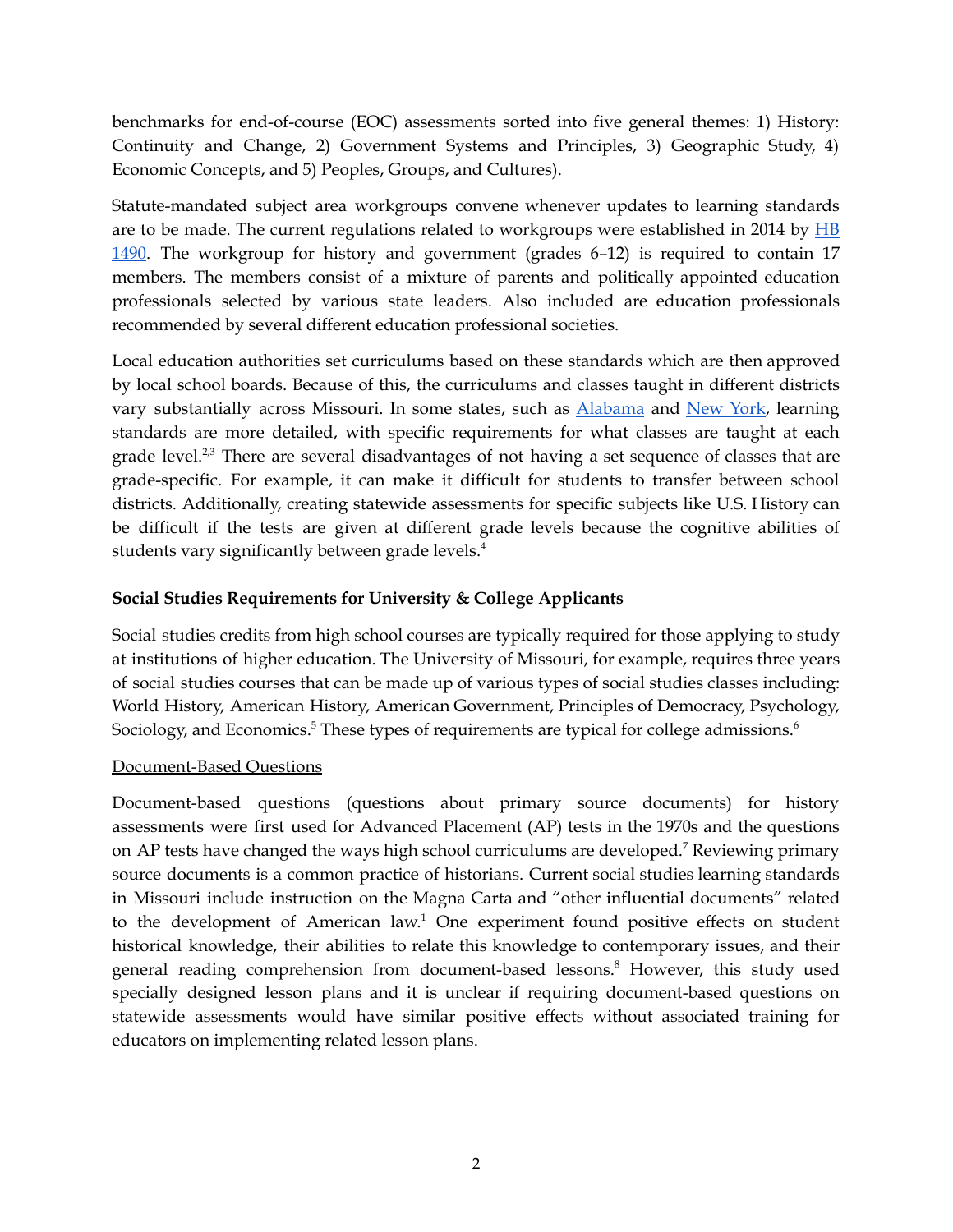#### **Proposed Legislation**

[House](https://www.house.mo.gov/Bill.aspx?bill=HB2872&year=2022&code=R) Bill 2872 would add requirements for instruction and assessments of high school social studies classes in Missouri. The legislation would require two semesters of instruction in each of the following subjects 1) Development of Western Civilization, 2) Development of American History and Institutions from the Age of Discovery through the 19th Century, 3) American History in the 20<sup>th</sup> and 21<sup>st</sup> Centuries, and 4) American Civics and Government. The bill does not require that specific courses be taught in any order and the courses could potentially be taken concurrently. Specific curriculum requirements for the history of Western civilization include the teaching of several Greek and Roman pieces of literature and also works written by early church fathers that were referenced by framers of the U.S. Constitution. The bill would require that statewide assessments related to American history have document-based questions with a provided definition, and require that the documents be primary source documents with questions about the "document's author, audience, origin, contextual matters, and subsequent effects."

Most states tend to have specific curriculum requirements in state learning standards (Iowa, Kansas, Missouri, etc.) while statutes about curricular requirements tend to be more general. $^{1,9,10}$ Some states do have specific curriculum requirements in statute on particular topics; for example, Missouri, Iowa, and South Carolina require instruction about the U.S. Constitution.

#### **References**

- 1. Missouri Department of Elementary and Secondary Education (2016) 6-12 Social Studies Grade Level Expectations. <https://dese.mo.gov/media/pdf/curr-mls-standards-ss-6-12-sboe-2016>
- 2. The State Education Department (2017) New York State Grades 9-12 Social Studies Framework. <https://www.cdc.gov/ncbddd/childdevelopment/positiveparenting/adolescence2.html>
- 3. Alabama Learning Exchange (2010) Social Studies Standards. <https://alex.state.al.us/browseSS.php>
- 4. CDC (2021) Teenagers 15-17 Years of Age. <https://www.cdc.gov/ncbddd/childdevelopment/positiveparenting/adolescence2.html>
- 5. University of Missouri (2022) Freshman Admission Requirements. <https://admissions.missouri.edu/apply-freshmen/admission-requirements/>
- 6. Cody, E. (2020). How Many Years of Social Studies Do You Need? <https://www.thoughtco.com/years-of-social-studies-needed-788863>
- 7. Hacsi, T.A. (2004) Document-Based Question: What Is the Historical Significance of the Advanced Placement Test? *Journal of American History, 90*(4): 1392–1400. <https://doi.org/10.2307/3660359>
- 8. Reisman, A. (2012) Reading Like a Historian: A Document-Based History Curriculum Intervention in Urban High Schools. *Cognition and Instruction, 30*(1), 86–112. doi: 10.1080/07370008.2011.634081